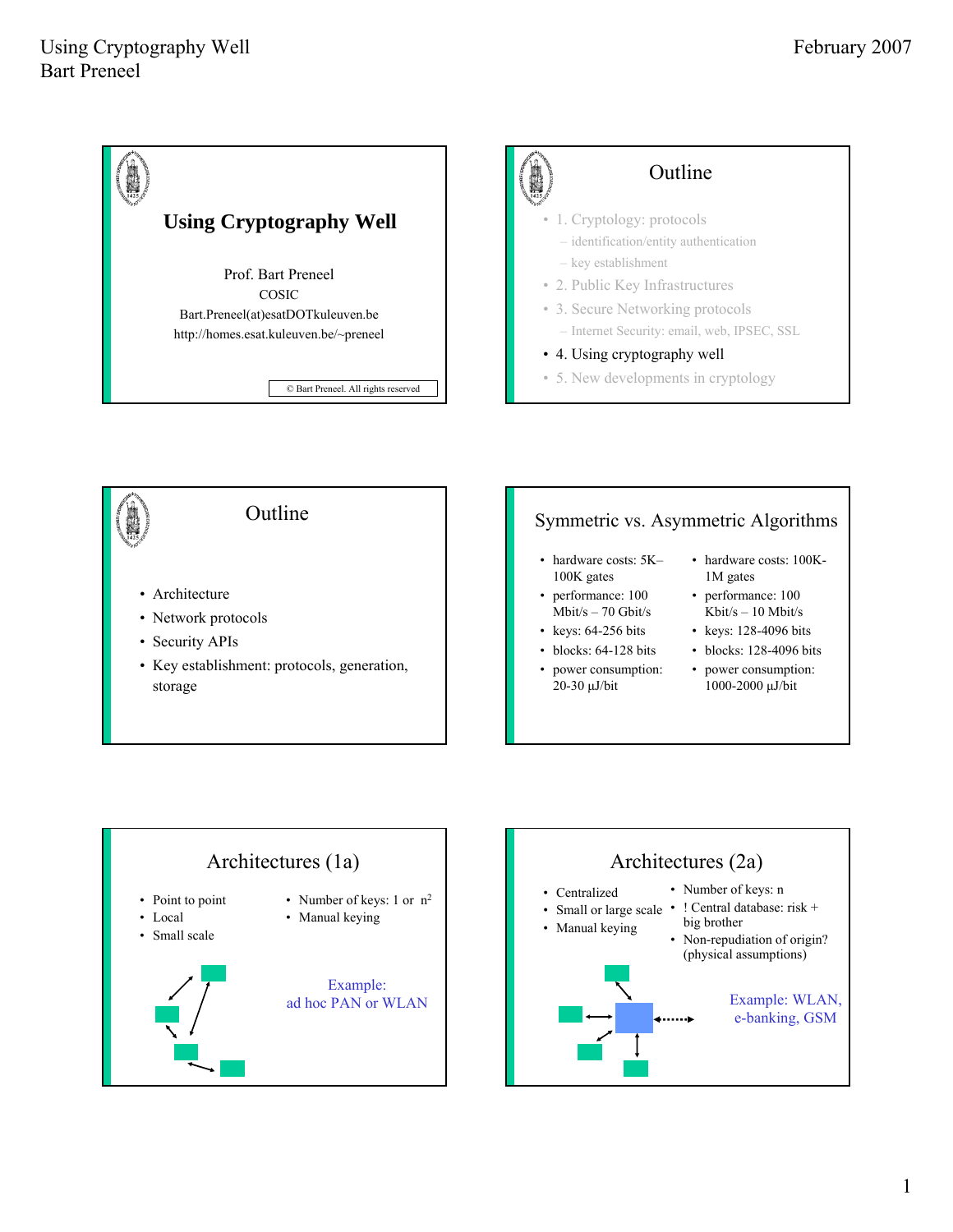









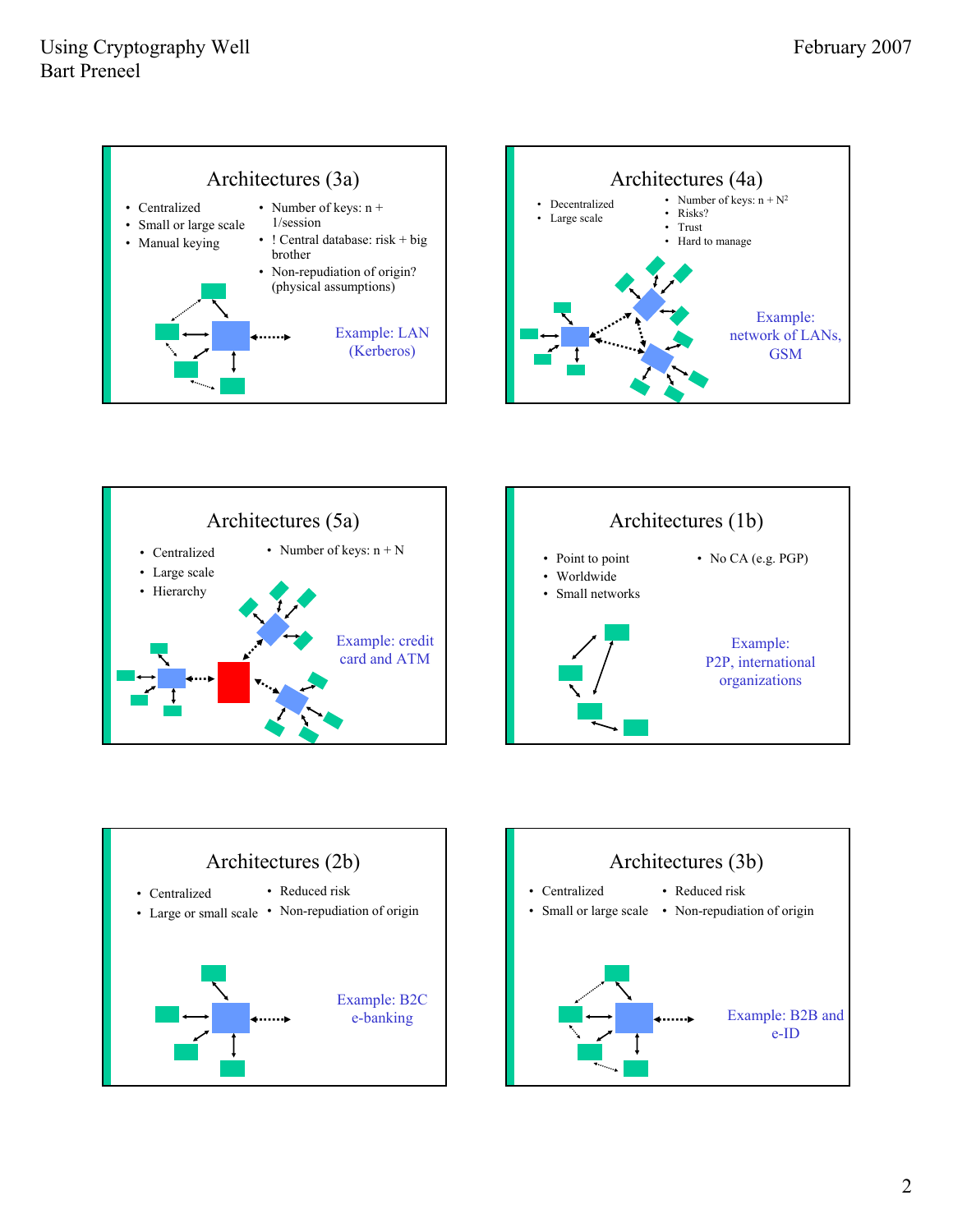



## When asymmetric cryptology?

- if manual secret key installation not feasible (also in point-to-point)
- open networks (no prior customer relation or contract)
- get rid of risk of central key store
- mutually distrusting parties – strong non-repudiation of origin is needed
- fancy properties: e-voting

Important lesson: on-line trust relationships should reflect real-word trust relationships





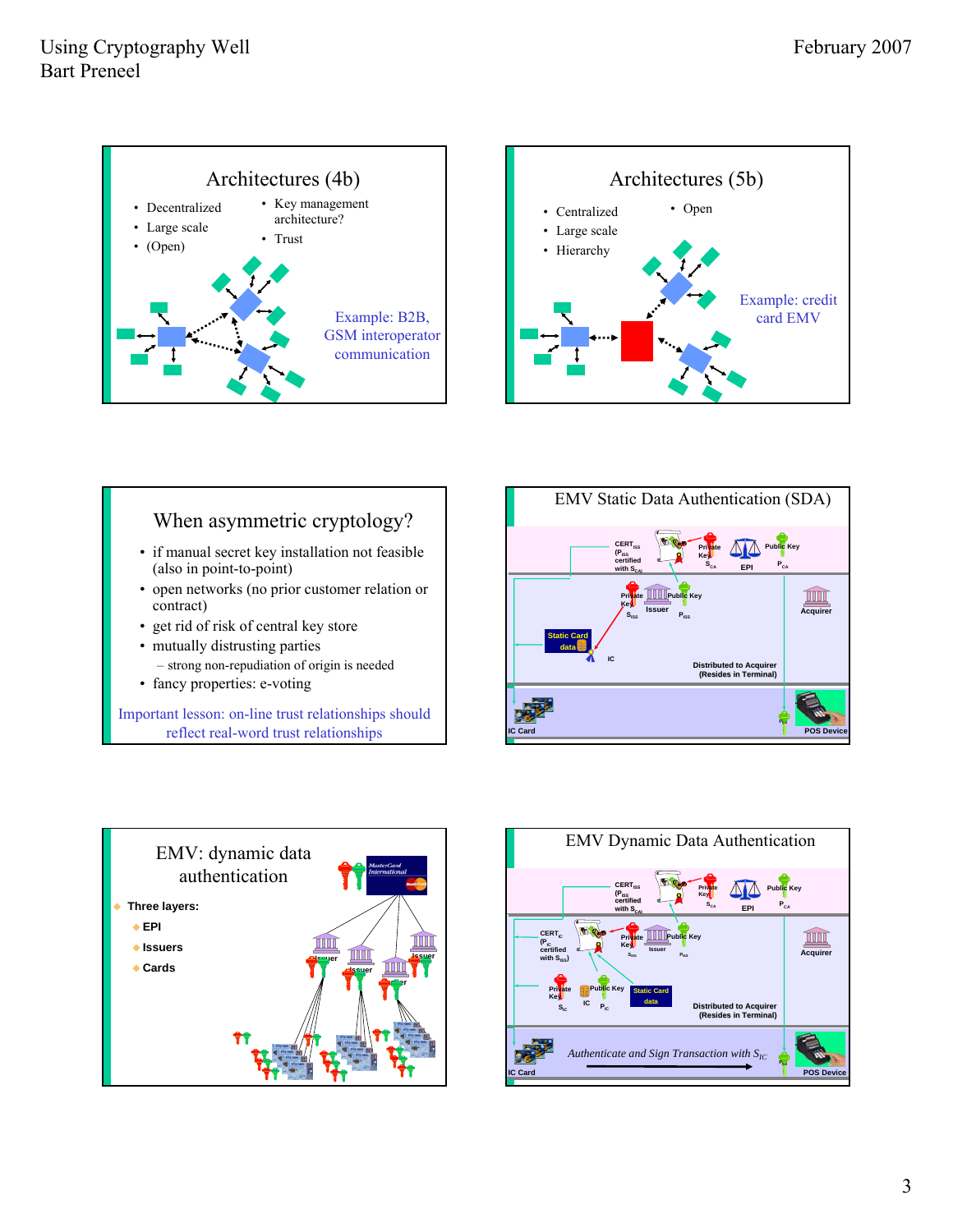









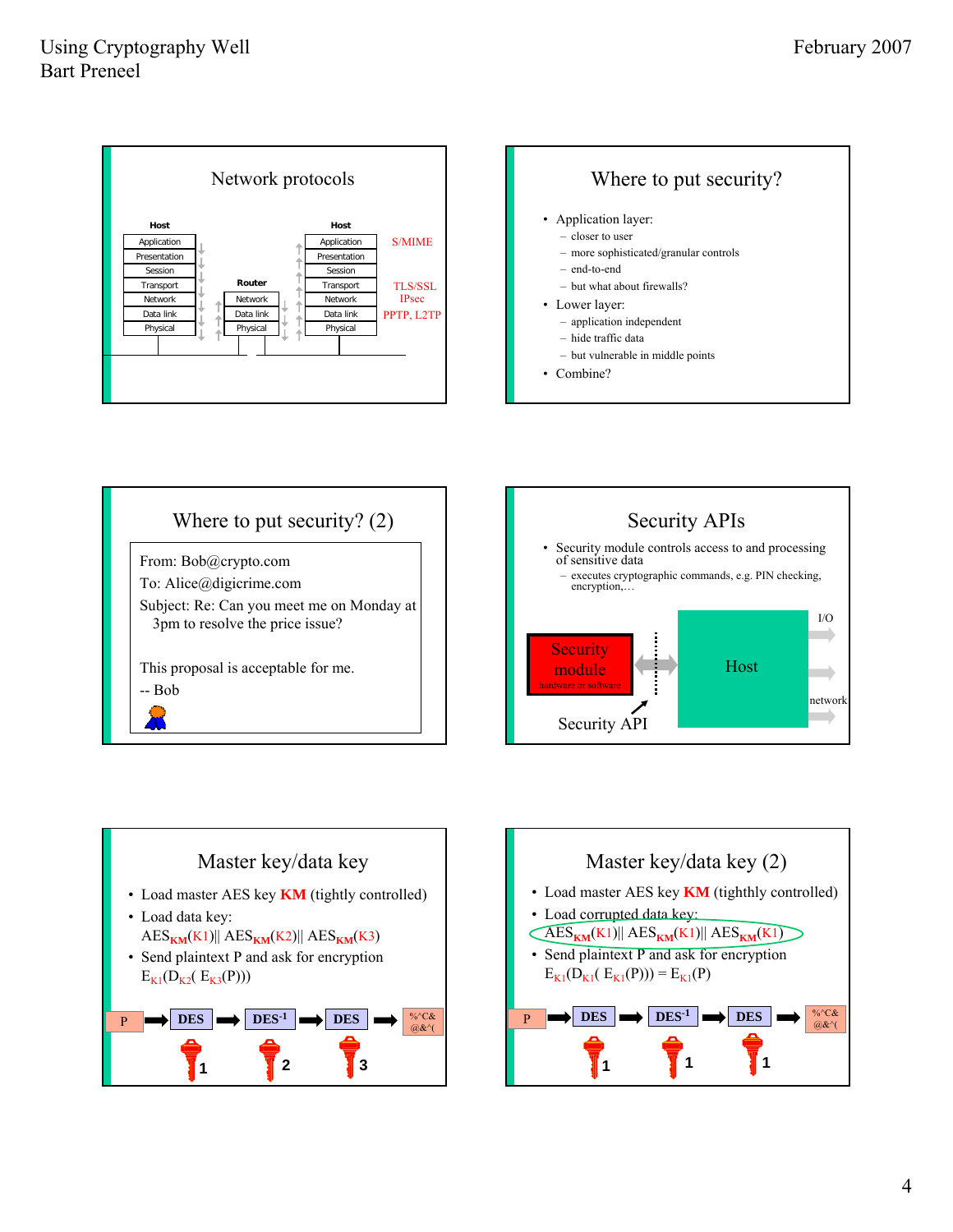### Control vectors in the IBM 4758 (1)

- Potted in epoxy resin
- Protective tamper-sensing membrane, chemically identical to potting compound
- Detectors for temperature & X-Rays
- "Tempest" shielding for RF emission
- Low pass filters on power supply rails
- Multi-stage "latching" boot sequence
- **= STATE OF THE ART PROTECTION!**



### Control vectors in the IBM 4758 (2)

- Control vector: type (e.g., PIN, data, MAC)  $E_{Km + type}(k)$ , type
- High security: triple control – Import Km as  $Km_A + Km_B + Km_C$
- User C performs one correct and one fraudulous import by entering the  $2<sup>nd</sup>$  time  $Km_C + \Delta$  with  $\Delta =$  type<sub>DATA</sub> + type<sub>PIN</sub>
- Result:  $Km^* = Km + \Delta$

### Control vectors in the IBM 4758 (3)

Km: master key  $Km^* = Km + \Delta = Km + type_{DATA} + type_{PIN}$ or  $Km^*$  + type<sub>DATA</sub> =  $Km$  + type<sub>PIN</sub>  $k = PIN$  encrypting key

Normally: D  $_{Km + typePIN}$  (E  $_{Km + typePIN}$  (k)) = k But attack:  $D_{Km^* + typeDATA}$   $(E_{Km + typePIN}$   $(k)) = k$ 



The system now believes that k is a key to decrypt data, which means that the result will be output (PINs are never output in the clear)

## Security APIs

- Complex 150 commands
- Need to resist to insider frauds
- Hard to design can go wrong in many ways
- See: Mike Bond, Cambridge University http://www.cl.cam.ac.uk/users/mkb23/research.html

### Key management

- Key establishment protocols
- Key generation
- Key storage
- Key separation (cf. Security APIs)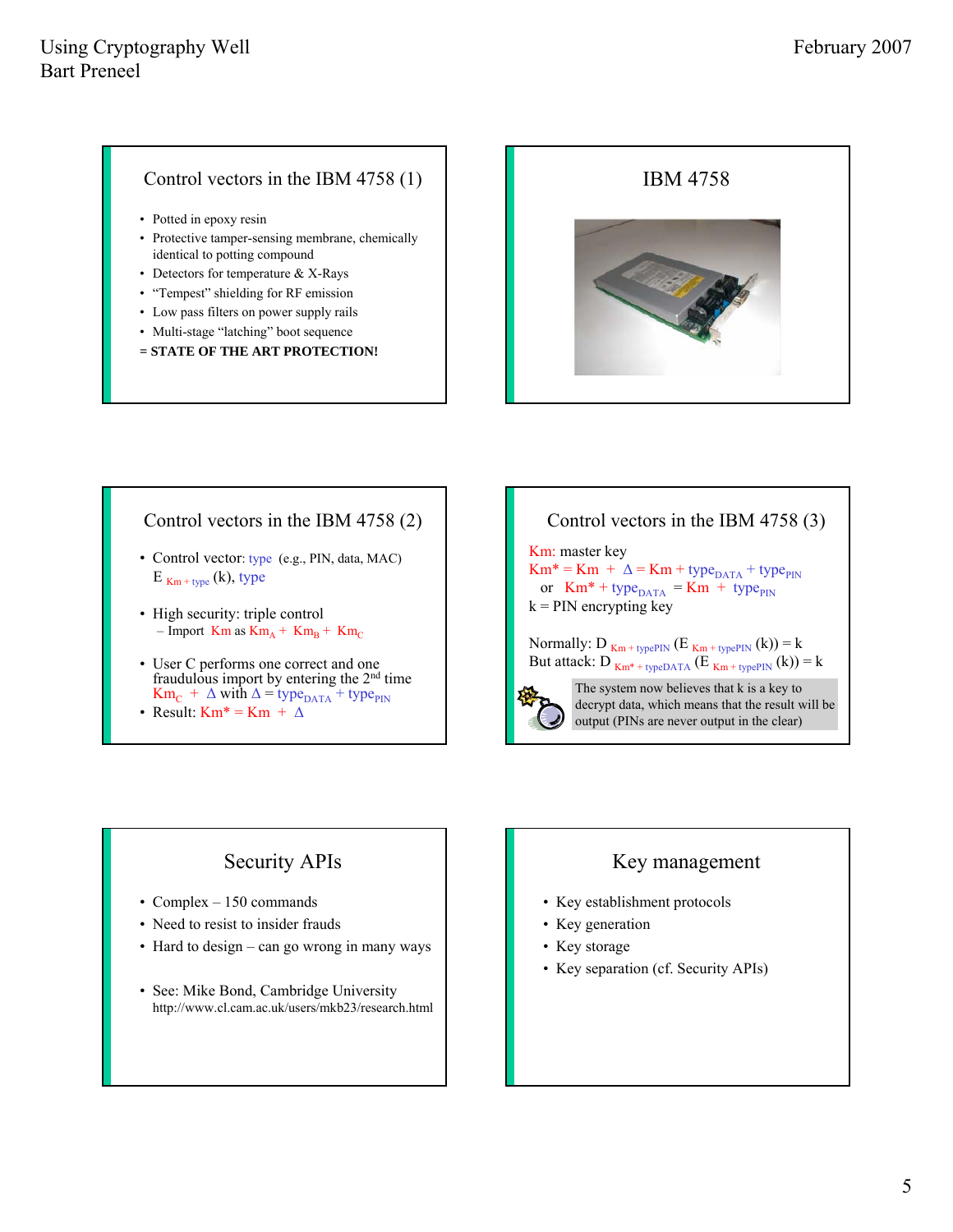### Key establishment protocols: subtle flaws

- Meet-in-the middle attack – Lack of protected identifiers
- Reflection attack
- Triangle attack

### Attack model: Needham and Schroeder [1978]:

We assume that the intruder can interpose a computer in all communication paths, and thus can alter or copy parts of messages, replay messages, or emit false material. While this may seem an extreme view, it is the only safe one when designing authentication protocols.







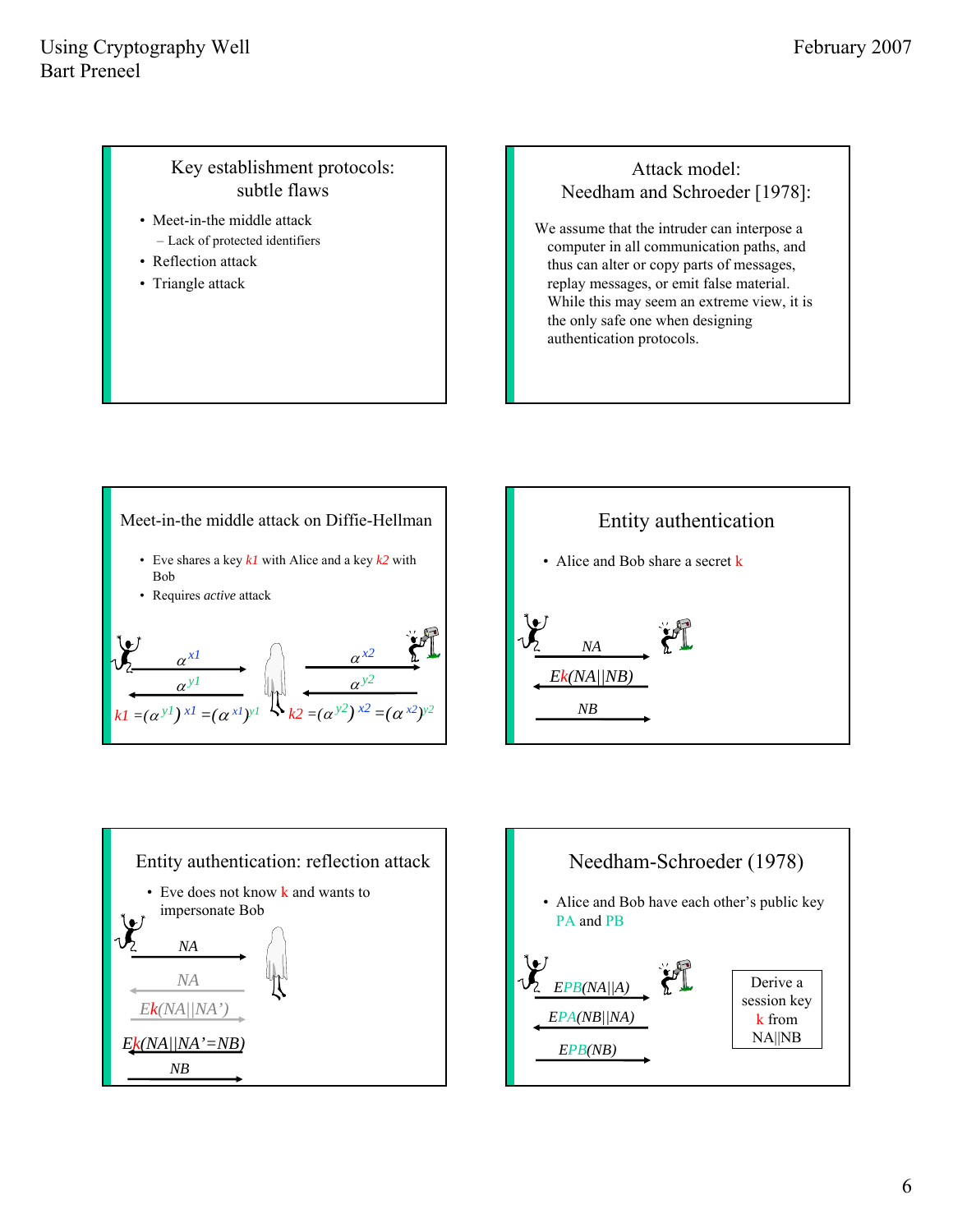



Lessons from Needham-Schroeder (1995)

- Prudent engineering practice (Abadi & Needham): include names of principals in all messages
- IKE v2 plausible deniability: don't include name of correspondent in signed messages: http://www.ietf.org/proceedings/02nov/I-D/draft-ietf-ipsec-soi-features-01.txt



## Why is protocol design so hard?

- Understand the security properties offered by existing protocols
- Understand security requirements of novel applications
- Understanding implicit assumptions about the environment underpinning established properties and established security mechanisms

### And who are Alice and Bob anyway?

- Users?
- Smart cards/USB tokens of the users?
- Computers?
- Programs on a computer?

If Alice and Bob are humans, they are vulnerable to social engineering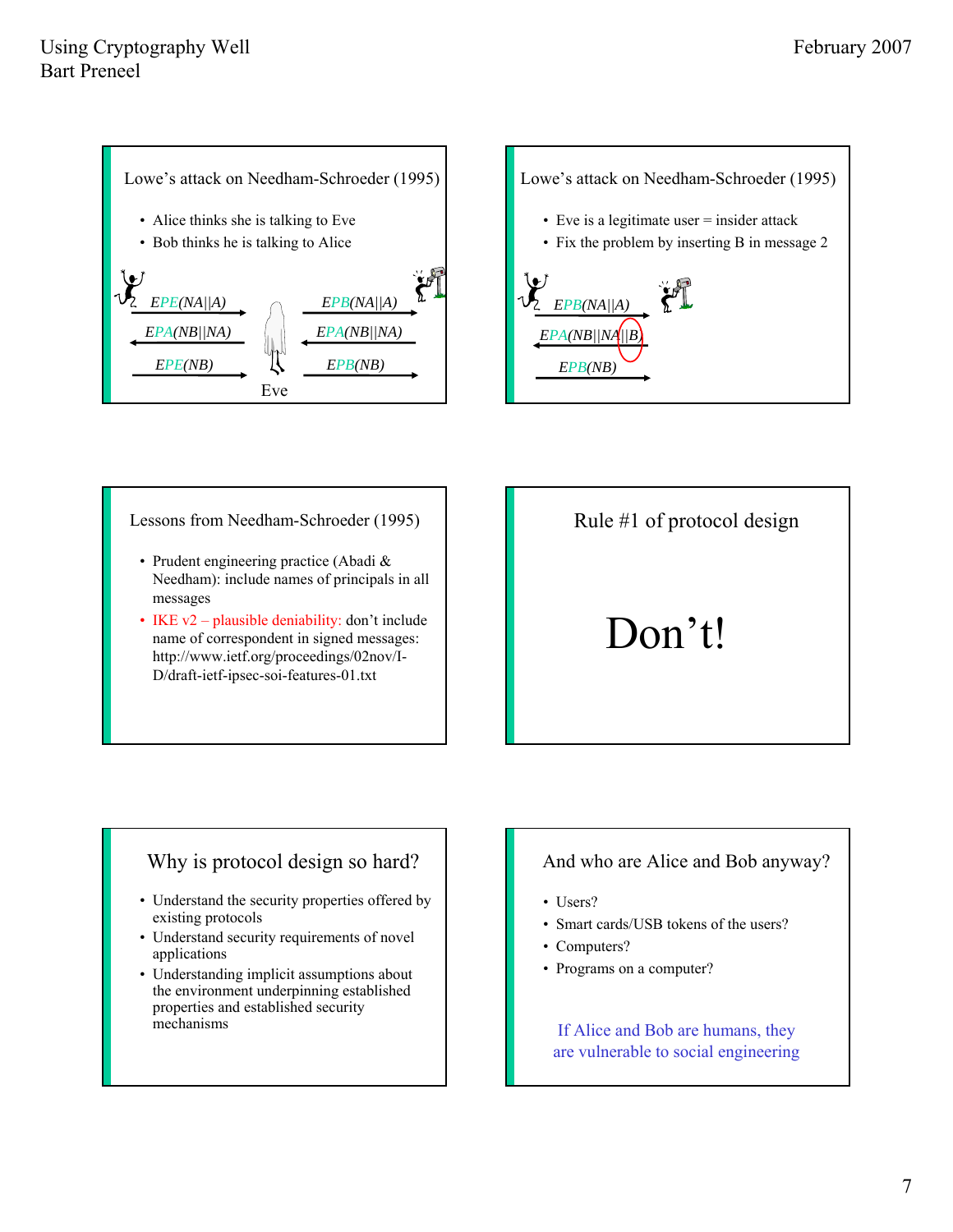#### Random number generation

- "The generation of random numbers is too important to be left to chance"
- John Von Neumann, 1951: "Anyone who considers arithmetical methods of producing random digits is, of course, in a state of sin"
- Used for
	- Key generation
	- Encryption and digital signatures
	- (randomization)
	- Protocols (nonce)



#### Key generation: hardware entropy sources

- radioactive decay
- reverse biased diode
- free running oscillators
- radio
- audio, video
- hard disk access time (air turbulence)
- manually (dice)
- lava lamps

Risk: physical attacks, failure

#### Key generation: software entropy sources

- system clock
- elapsed time between keystrokes or mouse movements
- content of input/output buffers
- user input
- operating system values (system load, network statistics)
- interrupt timings
	- Risk: monitoring, predictable

#### Key generation: monitoring

- Statistical tests (NIST FIPS 140)
- typical tests: frequency test, poker test, run's test
- necessary but not sufficient
- 5 lightweight tests to verify correct operation continuously
- stronger statistical testing necessary during design phase, after production and before installation

## State update

- Keep updating entropy pool and extracting inputs from entropy pool to survive a state compromise
- Combine both entropy pool and existing state with a non-invertible function (e.g., SHA-512,  $x^2 \mod n, ...$